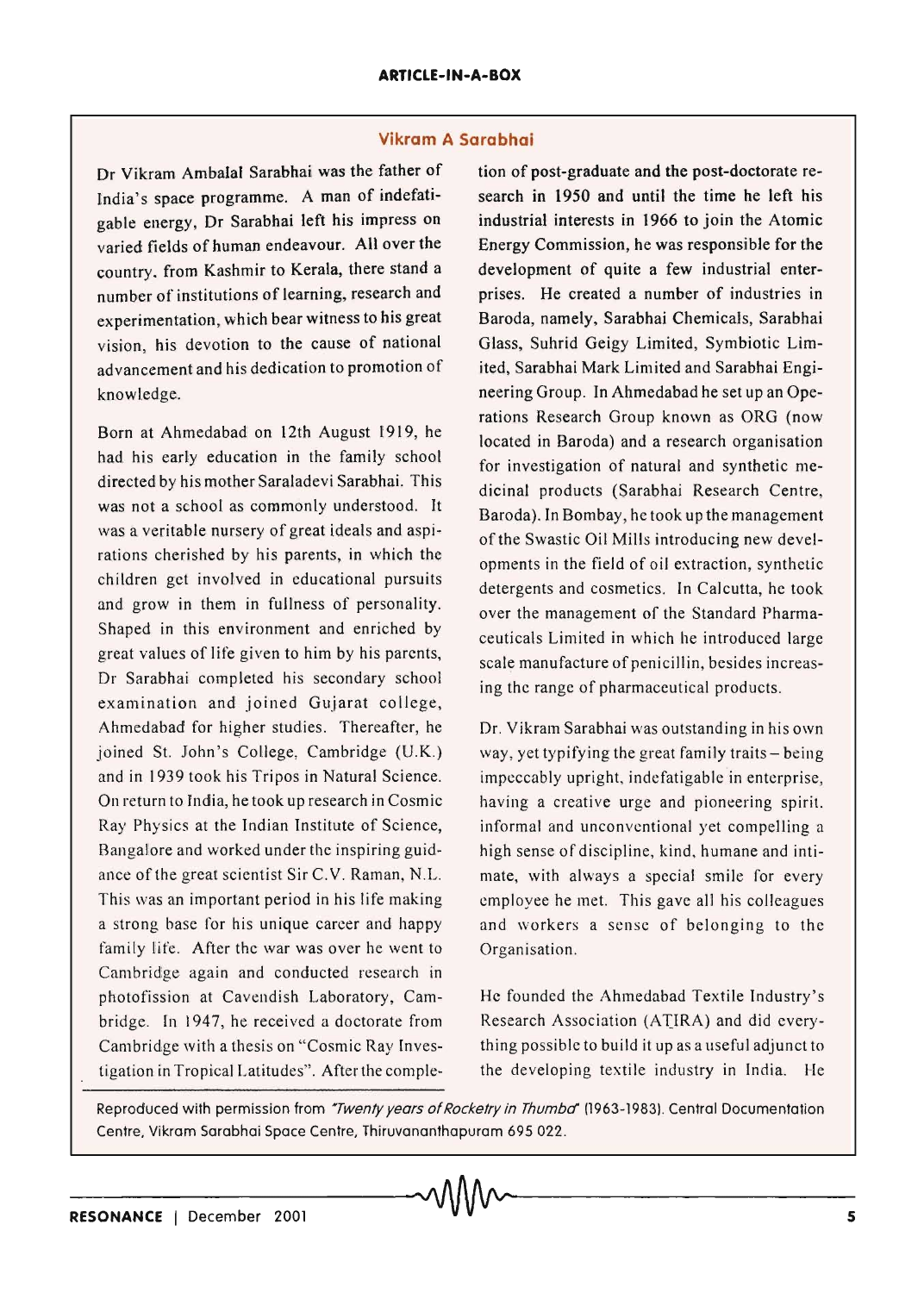worked as its first Honorary Director upto 1956. Management was another interest of Dr Sarabhai. Feeling the great need for professional management in India, he founded the Indian Institute of Management in Ahmedabad in 1962. This Institute he headed as its Honorary Director upto 1965. Between 1947 and 1965 he directed his purposive mind to the founding and thereafter fostering of the Physical Research Laboratory for developing scientific research in India and this was his signal creation of a scientific institute of great eminence in India.

In 1962, Dr Sarabhai took over the responsibility of organising space research in India and became the Chairman of the Indian National Committee for Space Research (lNCOSPAR) for setting up the Thumba Equatorial Rocket Launching Station and initiated a programme for the manufacture of French Centaure sounding rockets in India. He was the moving spirit behind the manufacture of Indian Rockets at Thumba - "Rohini" and "Menaka" are among the rockets produced there. In 1966, he was appointed Chairman of the Atomic Energy Commission and Secretary to the Government of India. He was President of Physics Section of the Indian Science Congress held in 1962, Chairman of Electronics Commission, Union Department of Defence Supplies, and Electronics Corporation of India besides being member of various important national and international committees. He was a Fellow of Indian Academy of Sciences, National Institute of Sciences of India, Physical Society, London and Cambridge Philosophical Society.

He saw tremendous potential of modern science to help in the process of development. He drew up plans to take modern education to the remotest villages by using satellite television. His interest in education resulted in his establishing interest in education resulted in his establishing for the younger generation of Indian scientists<br> **A**<br> **A**<br> **A**<br> **A**<br> **A**<br> **C**<br> **RESONANCE** | December 2001

the Community Science Centre for science education for children, an institution where new ideas in science education could be tried out. He often said that on retirement he would like to spend time with young children talking to them about science.

The beginning of another institution under the auspices of the Nehru Foundation for development was made by him. The aim of this institution was to act as a forum for people to get together to think about and evolve ideas on various issues of development.

As a mark of appreciation of his work, he was awarded in 1962 the Shanti Swaroop Bhatnagar Award for Physics and he was also honoured with the award of Padma Bhushan in 1966 by the Government of India; the Padma Vibhushan was awarded to him posthumously.

He was a member of the International Council of Scientific Unions (1966), Chairman of the Panel of Experts and Scientific Chairman of the UN Conference on the Exploration and Peaceful Uses of Outer Space (1968), President, 14th General Conference, International Atomic Energy Agency, Vienna (1970) and Vice-President, Fourth UN Conference on the Peaceful Uses of Atomic Energy (1971).

He was an ardent visionary who had brilliant ideas on how to link up atomic power development with the industrial development of a large backward area such as the Agro-Industrial Complex in the Gangetic Plain or the arid area of Kutch. No less imaginative was his plan for the use of satellite communication to bring the benefits of television to the thousands of villages in India on a most economic basis. This was a profile for India's development during the seventies as he had imagined. In him rests the ideal for the younger generation of Indian scientists